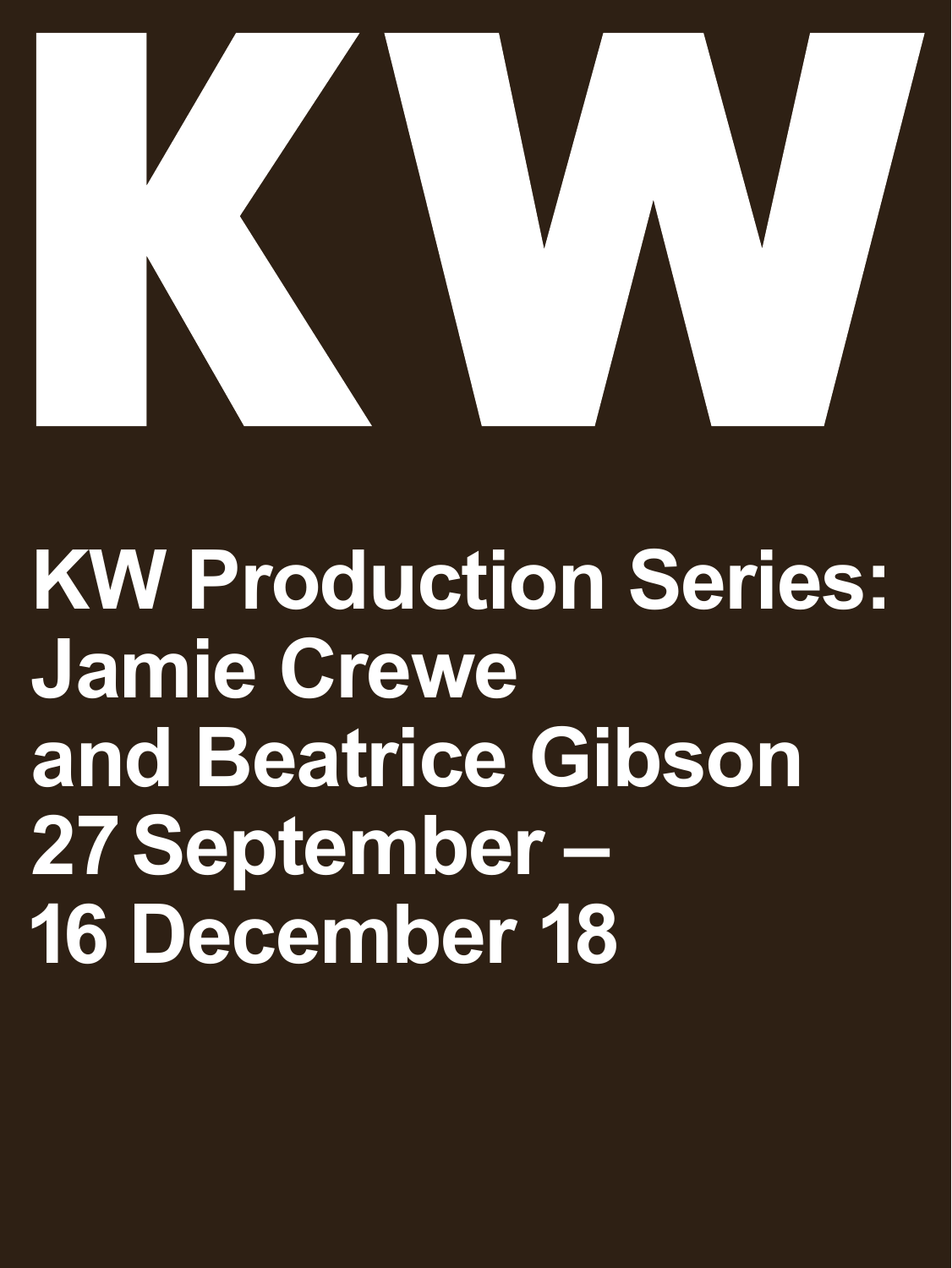## **KW Production Series: Jamie Crewe and Beatrice Gibson 27 September – 16 December 18**

Opening: 26 September 18, 7 pm Venue: Julia Stoschek Collection Berlin

KW Production Series is a new commissioning project, organized in collaboration with the JULIA STOSCHEK COLLECTION and OUTSET Germany\_Switzerland. It is dedicated to artists' moving image works and concentrates on two new productions per year. The project takes inspiration from KW Institute for Contemporary Art's founding principles as a place for production, critical exchange, and thoughtful collaboration.

Within this ongoing series, KW seeks to identify and serve artists who are at a pivotal moment in their work and career—those who will benefit not only from the financial support and institutional visibility this opportunity provides, but also those who will be able to use the KW Production Series to significantly contribute towards the depth and rigor of their artistic practice.

### **Jamie Crewe** *Pastoral Drama* Double-channel HD video, 2018, 30 minutes

*Pastoral Drama* comprises two simultaneously played videos that use allegory and animation to think about what might constitute "progress". Drawing from the ancient Greek myth of Eurydice and from Agostino Agazzari's *Eumelio*—a 17<sup>th</sup>-century opera in which the titular male character stands in for Eurydice, and achieves a different fate—, the video work emphasises the cleft between boy and woman, and envisions the collapse of a mythic past.

Filmed chronologically over the course of a year, *Pastoral Drama* uses intricate drawings, speckled clay, encrusted plasticine, agglomerations of lichen and glitter, and weeping ink to construct the parallel narratives of Eurydice and Eumelio. Both of their characteristics are modelled on those of the artist at the age of 21, with masculine or feminine attributes exaggerated respectively, while other characters are modelled on classical statuary.

Informed by months of shifting thought over the course of the work's production, themes of rule-setting, documentary ethics, abominable half-people, the

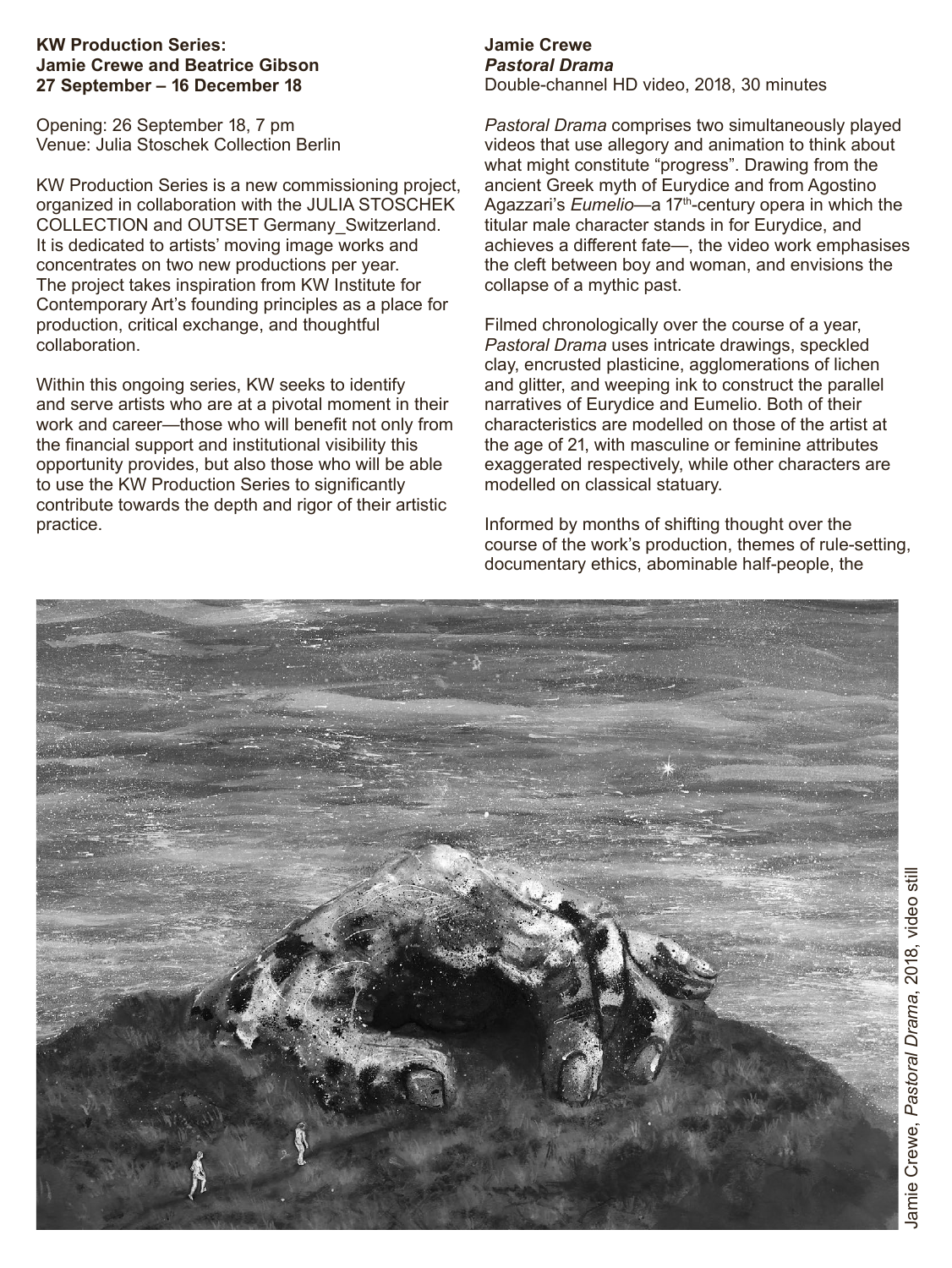

body as hell, transgender subjectivity, gay exile and representational ambivalence churn through the work's double narrative. Upon reaching the end of their tales, one story fades to black, while the other lurches into nonsense and disaster.

*Pastoral Drama* explores forms of vision and knowledge that trigger disaster or the erasure of a vulnerable subject. But at its most hopeful, the work also tests how a vulnerable and delicate thing might move forward, into the future.

*Pastoral Drama* is a co-commission with Tramway, Glasgow.

# **Beatrice Gibson** *I Hope I'm Loud When I'm Dead*

16mm transferred to HD video, 2018, 20:50 minutes

Using poetry as a means to reckon with an uncertain present, *I Hope I'm Loud When I'm Dead* references the consequences of political upheaval, violent conflict, and forced migration. Gibson's film began as portraits of two of the USA's most significant living poets, CAConrad and Eileen Myles, filmed on the eve of the 45th presidential inauguration in January 2017.

Gibson continued to shoot the work through the following year in America and Europe, weaving CAConrad and Myles' words with those of Audre Lorde, Alice Notely, Adrienne Rich, alongside intimate

personal portraits of her own life and family. The film is a curiously intimate work—one which seeks out the power of ritual, and casts the poet as a prophet, fit to navigate a different path through times of perilous authority.

Taking its title from CAConrad's own poetry, *I Hope I'm Loud When I'm Dead* reflects and intensifies Gibson's way of working: of collaboration, inspiration, complicity and participation. At times, it also alludes to glimpses of a future and as-yet unfinished film: an adaptation of another great poet's unrealised film script, Gertrude Stein's *Deux soeurs qui sont pas soeurs* (1929).

*I Hope I'm Loud When I'm Dead* is a co-commission with Camden Arts Centre, London, Bergen Kunsthall, and Mercer Union, Toronto.